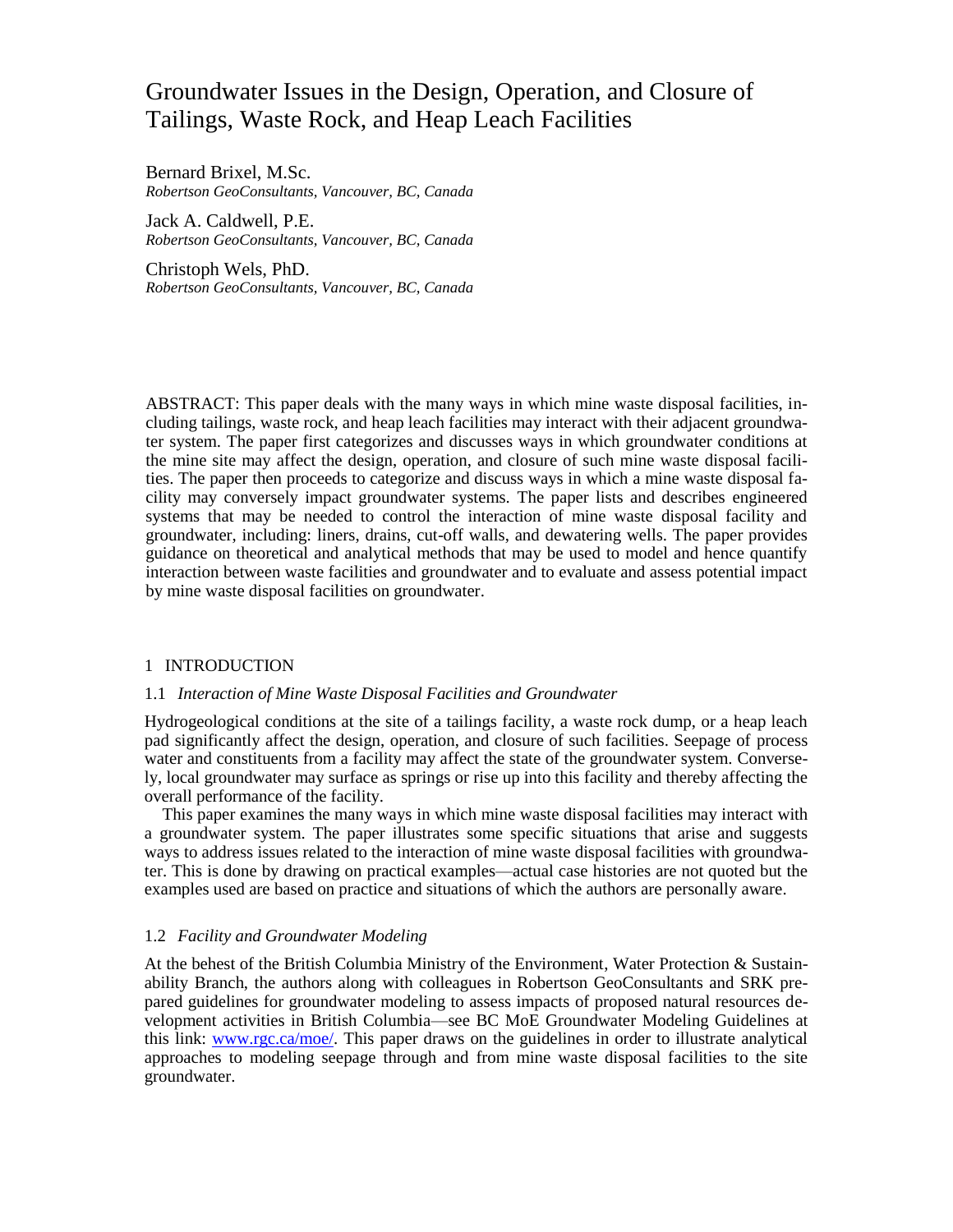# 2 GROUNDWATER AS A FACTOR IN FACILITY DESIGN, OPERATION AND **CLOSURE**

# 2.1 *Site Selection and Design*

Ideally, selection of a new site for a mine waste disposal facility should identify a site with little or virtually no groundwater present across the uppermost portion of the subsurface. There are, however, few mine sites where the conditions are similar to those found at the Utah Monticello uranium mill tailings facility. There the foundation materials are characterized by deep, thick layers of Mancos Shale, a geologic formation which was deposited in offshore and marine environments and which acts now as a low permeability aquitard with little groundwater of poor quality.

In the far north of Canada and Alaska, the ground may be permanently frozen. The authors know of mine tailings facilities in such environments where groundwater is not an issue: it is frozen, the tailings freeze, and there is thus little likelihood of seepage.

At the other end of the scale, in desert areas such as occur in Nevada, northern Chile, and large parts of Australia, there is little if any groundwater at the selected site. In fact, the tailings facility is likely to be the largest single potential contributor to aquifers. In such circumstances, issues of lining, tailings permeability, and downstream cut-off facilities quickly arise and need to be analyzed.

When the local climate of a site is characterized by moderate to high rainfall, groundwater recharge may be significant and thus result in the occurrence of a shallow water-table. In this case, the potential for seepage of contaminants into downstream aquifers should be assessed early enough during the design stage of the mine waste facility. It is recommended that extensive site characterization work be completed to develop a good understanding of the local hydrogeologic setting under baseline conditions. Typically, such work may include:

- Geological and geophysical surveys
- Geotechnical investigations
- Hydrologic analyses
- Hydrogeologic investigations

These studies should define the layout of local geologic formations and establish their geotechnical and hydrogeologic properties. The main focus should be to obtain representative estimates of the hydraulic conductivity (K) of these formations in order to evaluate their transimissivity and to in turn identify preferential flow paths for groundwater.

More and more mines are considering tailings thickening or filter pressing as ways to reduce overall water consumption and to produce low permeability wastes of low moisture content that are unlikely to result in significant seepage to groundwater. For example, the proposed Rosemont Copper mine south of Tucson, Arizona, has selected filter pressed tailings for these reasons.

#### 2.2 *Operation and Routine Monitoring*

Assume the selected tailings facility site is in an arid area and is underlain by deep, permeable sediments. Assume there is groundwater deep in the sediments, and local concerns give rise to the need to limit seepage to the groundwater lest it be impacted.

Assume the embankment dam needs to be lined with a geomembrane. This is required to limit seepage through the embankment, which in addition will include seepage collection drains. The question quickly arises: how far up the reservoir area (i.e., that part of the facility where the tailings will be deposited) need the liner to be extended.

Consider: at the start of operation, water emanating from the deposited tailings will pond against the embankment. If there is no liner, much if not all the pond water may seep into the foundations soils, to be lost, or to induce water pressures potentially detrimental to embankment stability.

As the tailings are deposited into the reservoir, basal seepage of water from the newly deposited tailings to the foundation soils will occur. The rate of such seepage, which we may term exfiltration, is a function of the permeability of the tailings and the foundation soils, the moisture content (hence water entry pressure) of the foundation sols, and the rate of consolidation of the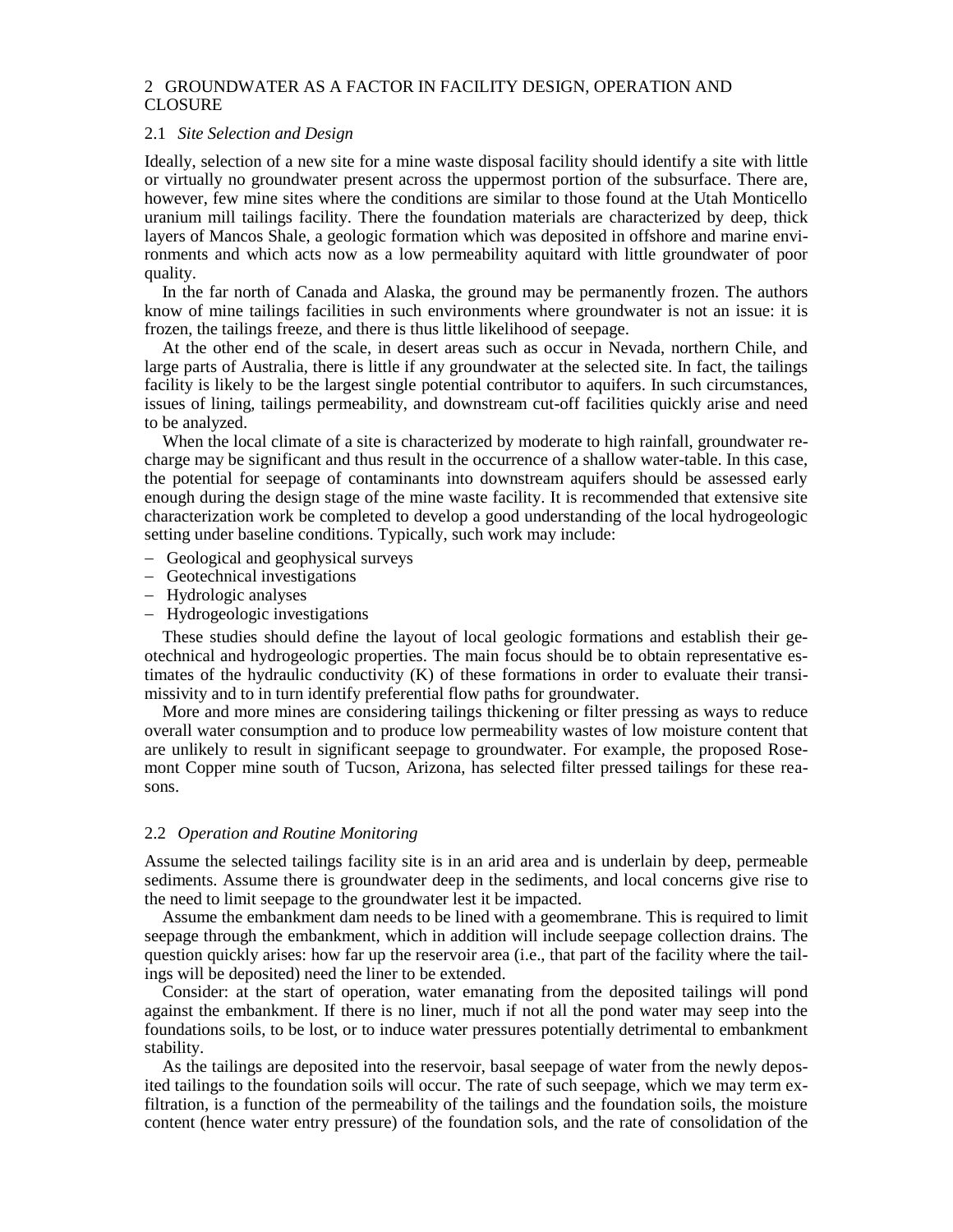tailings as subsequent lifts are placed. And as consolidation of the lower part of the tailings lift occurs, there is most likely a significant reduction of permeability of the lower layer of tailings and hence reduced seepage to foundation soils.

To analyze this, it is necessary to characterize the tailings and foundation soils, to undertake deposition modeling, and to quantify the consolidation of the tailings as a function of rate of deposition and rate of rise. Then impose the seepage quantities thus estimated on the groundwater to ascertain impact, if any.

To model these processes, it is in turn necessary for the modeler to be able to rely upon a representative set of monitoring data. Hence a groundwater monitoring network should be implemented prior to and throughout the operation of a mine waste disposal facility, with the objective to monitor and generate historical records of the parameters of interests; such parameters may include:

- Depths (and fluctuations) of the water-table and deeper groundwater levels
- Groundwater quality for selected contaminants of concern (COC)
- Surface-water flows and water quality
- Phreatic levels in embankment dams
- Seepage flow rates and water quality in underdrains

These parameters should be monitored using dedicated monitoring devices, including monitoring wells, piezometers and weirs. Once in place, the monitoring network should be surveyed as specified by a groundwater monitoring plan. Data should be collected and evaluated by personnel trained to do so. The frequency of surveying intervals should be defined based on the nature of the groundwater regime and waste disposal operations. Highly seasonal climates may induce significant transient changes in the groundwater regime that warrant monthly monitoring surveys. On the other hand, dry climates may produce relatively steady conditions and thus only necessitate semi-annual surveys. See Section 4.5 for details on the use of the observational method.

#### 2.3 *Closure*

At closure a cover will probably be placed over the tailings facility, waste rock, or heap leach pad. The cover should be such that it acts, in the long term, as the primary impedance to infiltration to the wastes and hence exfiltration from the facility. A well-close mine waste disposal facility should not have to rely on a liner, if there is one, to limit potential groundwater impact. For in the goodness of time, liners will decay and fail to control exfiltration.

If the cover functions properly, any water entrained in the wastes will, with time, seep out. Transient seepage analyses are required to quantify the period over which such drawdown of any water table in the waste will occur. The challenge is to establish by predictive seepage modeling that in the long term there will be no continuing impact on groundwater. Note that as a preliminary basis, engineering estimates of seepage from tailings impoundments for example can be obtained using relatively simple analytical solutions such as the approach presented by McWhorter and Nelson (1978).

It may be necessary to invoke geochemical processes including attenuation to establish longterm groundwater protection. If this cannot be done, it may be necessary to install cut-off walls, seepage recover systems, or grout curtains to limit long-term groundwater impacts.

#### 3 FACILITY IMPACTS ON GROUNDWATER

In principle, seepage from a mine waste disposal facility can originate from different sources. For the case of a tailings impoundment, seepage may be sourced from one or many of the following components:

- The embankment dam
- Slimes deposits (tailings pore water)
- The decant pond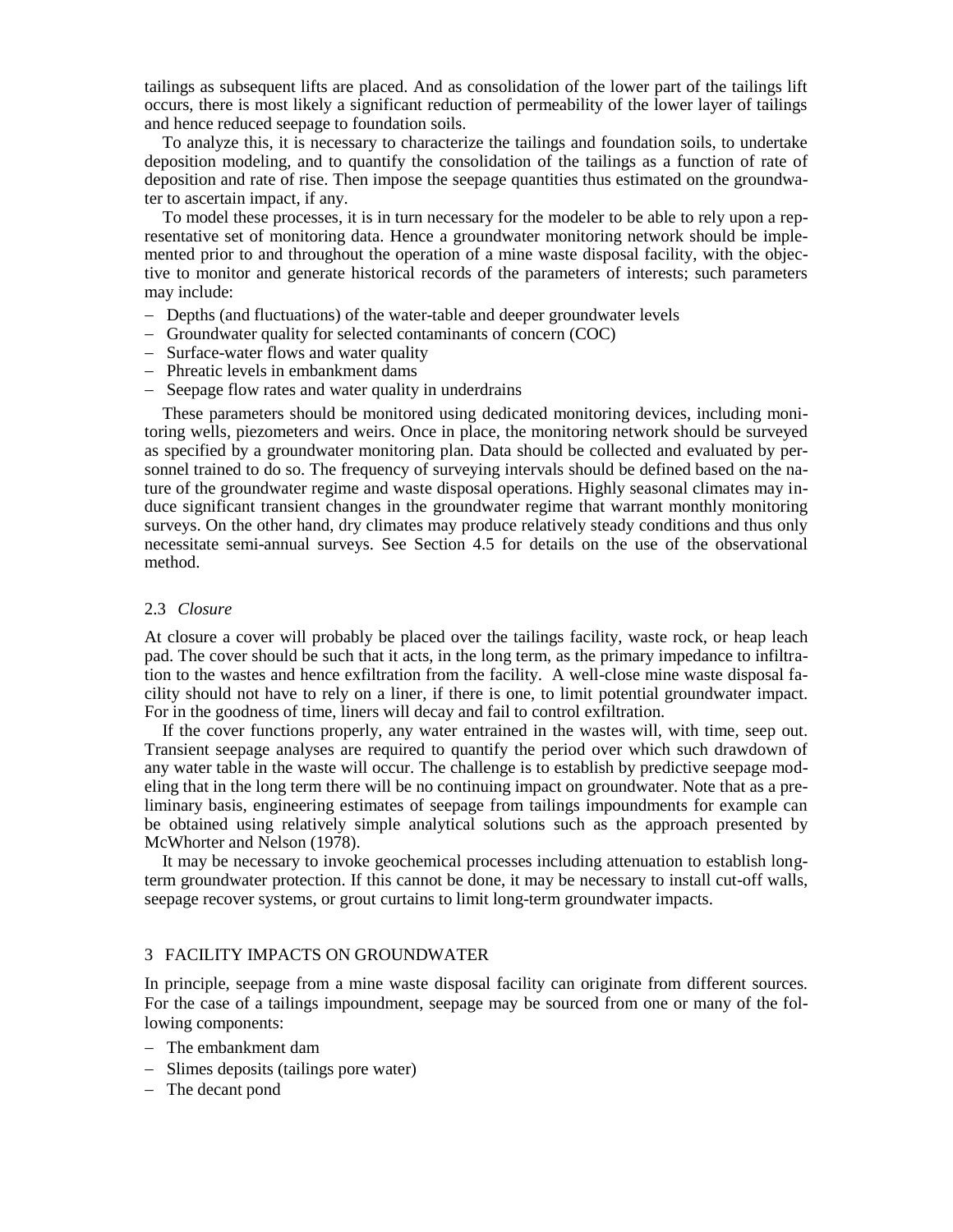The relative impacts from either one of these sources will ultimately depend on their connection with the foundation soils or rocks and their permeability. Provided high permeability materials are identified, the designer may have to recommend the installation of a low-K liner. Similar measures may be endorsed for waste rock dumps and heap leach pads.

It follows that a mine waste disposal facility may have one or more of the following impacts on the local and regional groundwater systems:

- Raise the elevation of the water table as a result of increase input of water to the subsurface soils and rock.
- Lower the elevation of the water table as a result of reduced inflow to the foundation soils and rocks—this may occur where a liner is used or the tailings are of lower permeability than the permeability of the upper surface of the foundation sols before deposition begins.
- Introduce constituents (contaminants) into the groundwater thereby causing changes in groundwater quality.
- Change the flow rate at springs or surface seeps where groundwater passing beneath the waste disposal facility is affected by increased flow, reduced flow, or the introduction of contaminants.

For complex settings, numerical modeling of seepage may be necessary to quantify these impacts. This topic is now addressed in the following section.

#### 4 SEEPAGE MODELING

#### 4.1 *Modeling Objectives*

The first step in any seepage and/or groundwater modeling is the setting of specific modeling objectives. In the case of seepage from a mine waste disposal facility into a local groundwater system, the following are some typical modeling objectives:

- Predict the future (transient) volumetric flow of seepage from the tailings facility during operation.
- Predict the future contaminant transport from the waste rock dump to a specified valued ecosystem during operation and post-closure.
- Predict the reduction on impacted groundwater in response to alternative seepage mitigation strategies (e.g., drains, interceptor wells, etc).

# 4.2 *Data Review and Compilation*

Before modeling, collect and collate data about the site and the mine waste disposal facility. This includes information about the following:

- Local and regional geology, lithology, bedrock structures (including faults and dikes)
- Spatial distributions and temporal variations in groundwater flow levels, flow directions, and flow rates.
- Spatial distribution of hydraulic properties such as hydraulic conductivity, transmissivity, specific yield and specific storage. These properties are typically obtained by means of field and/or laboratory hydraulic testing.
- The geotechnical characteristics of the tailings, waste rocks, materials of the heap leach pad, and of foundation soils and rock.
- Surface water hydrology and climate as it may influence the waste facility hydraulic performance and the groundwater flow patterns.

# 4.3 *Conceptual Model*

There are many varied definitions of seepage and groundwater conceptual models. Regardless of the definition, a conceptual model must be formulated before proceeding to numerical modeling. This is one workable definition of a conceptual model for groundwater evaluations:

A conceptual model is a simplified representation of the essential features of the physical hydrogeological systems and its hydraulic behavior, to an adequate degree of detail to enable the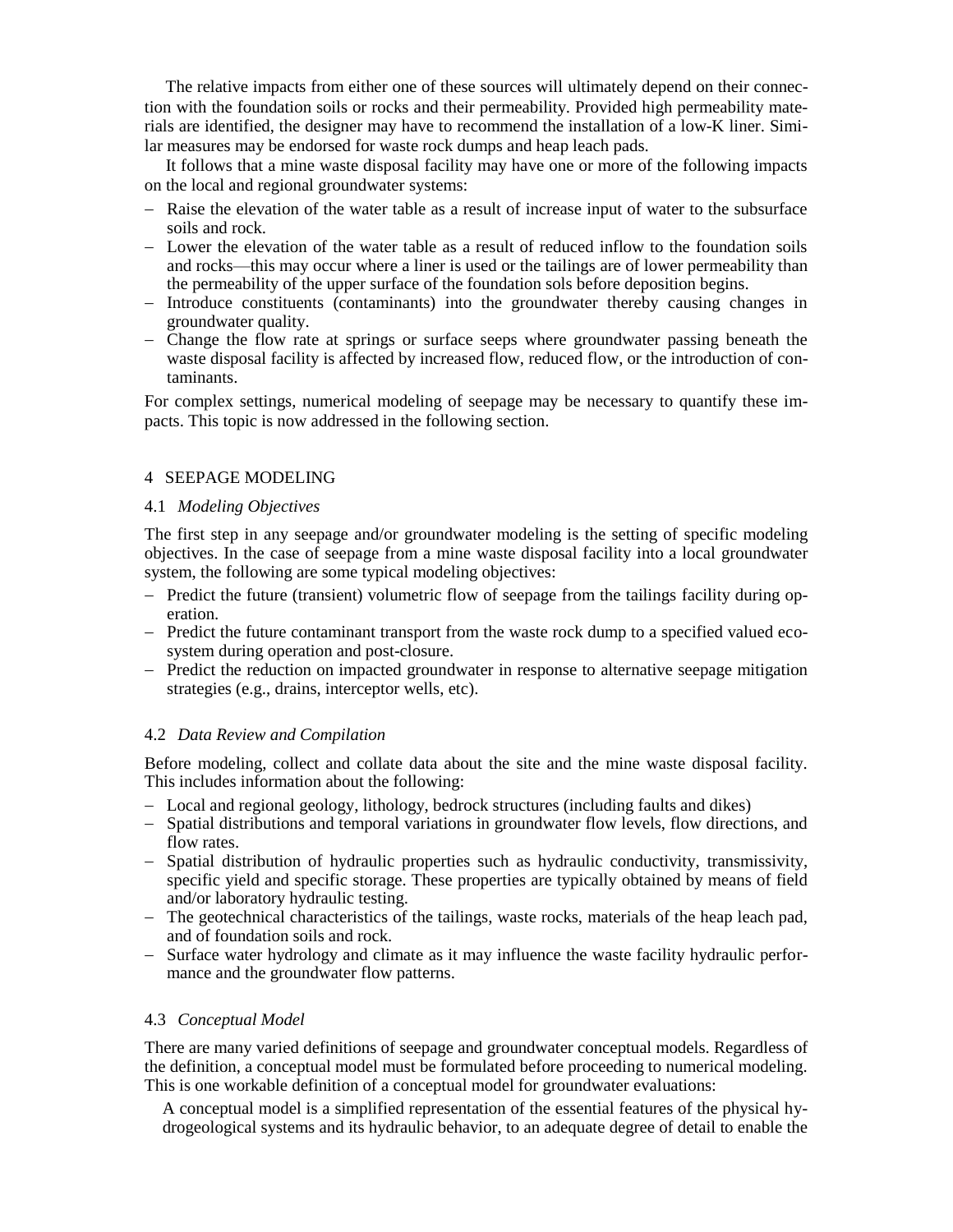questions at hand to be answered.

The conceptual model should be as simple as possible but no simpler than the complexity of the real situation demands. Include key components of the mine waste disposal facility including covers, liners, and perimeter containment embankments. Include key features of the geology as it affects the groundwater flow, including hydrostratigraphic units (i.e. aquifers, aquitards and aquicludes), faults, dikes, and the many layers of soil and rock of variable hydraulic conductivity that make up the groundwater system of interest. Compute a groundwater balance, which includes the natural contribution and artificial contribution of water/seepage to the system. If relevant, evaluate the degree of groundwater and surface-water interactions as these may result in additional groundwater recharge and/or groundwater discharge. A conceptualization of contaminant transport may also be included as part of the conceptual model. Potential and likely sources of contamination should be specified; the water quality of the resulting seepage plume should be characterized and its spatial extent delineated.

From a mine project standpoint, there are two essentially different conceptual models that need be formulated for projects involving modeling of seepage from a mine waste disposal facility. These are:

- Baseline or preconstruction conditions, i.e., no mine waste disposal facility yet in place.
- Operating phase conceptual model, i.e., the mine waste disposal facility is in place and being operated.

The second is generally more complex than the first. In some situations it may be better to work with two distinct, uncoupled conceptual models and integrate them only as key interactions are likely to occur in practice. For example, seepage from the tailings may be estimated by one model; the seepage flux may be entered as a boundary condition into a second model representing only the groundwater flow system.

The conceptual model should also indicate whether the groundwater regime can be approximated using the assumption of a steady-state or if the need for a transient model is required. Note also that depending on the modeling objectives and data available for calibration, the model may include the waste disposal facility implicitly, or rather as a model boundary condition explicitly.

#### 4.4 *Mathematical Modeling*

There are few closed form equations that may be solved to mathematically model seepage situations as they involve mine waste disposal facilities and their interaction with groundwater. Most projects will demand use of one or more of the many computer codes commercially available. Regardless of which is chosen for a specific project, first try to calibrate the numerical model against conditions as observed and measured in the field. Calibration methods are generally grouped into manual (i.e. "trial and error") methods and automated method (such as the parameter estimation code PEST).

In the context of mine waste disposal facilities, calibration approaches will differ depending on whether the project involves the design of a new facility, remedial works at an existing facility, or the design of closure works. For a new facility, the best that can be done is to calibrate for existing, pre-mining conditions. If the facility is already in operations and the project involves determination and design of expansion or remedial works, calibration of existing conditions may include the waste facility and seepage therefrom. If the project involves closure of a mine waste disposal facility, there should be historic data that may be used to both calibrate and verify the seepage models.

Once a calibrated numerical model is in place, proceed to predictive modeling. This involves running the model to simulate future performance of the mine waste disposal facility and its interaction with groundwater. Predictive models cannot be calibrated or even checked in the strictest sense. Accordingly it is prudent to model a series of possible cases. For example, one may run simulations for the most likely future performance (expected case), for feasible upper bound conditions, and even for extreme worsts case scenarios. Eventually, the historic record of monitoring data of a mine project should be used as model verification targets, i.e. field observations should be tested against the predictions established by the model. In the case that signifi-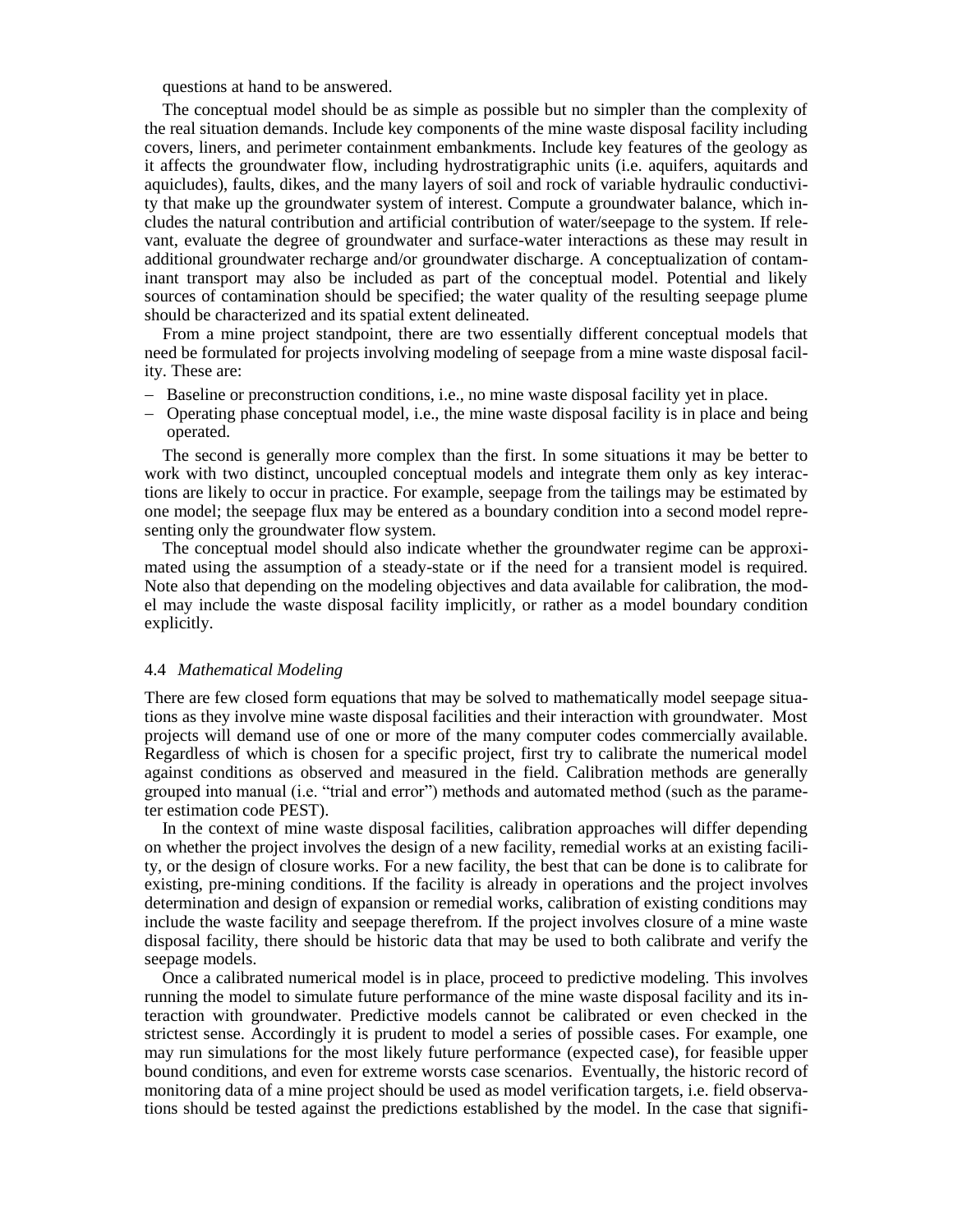cant discrepancy arises, the numerical model should be recalibrated in order to simulate the observed groundwater system's response over time.

# 4.5 *Use of the Observational Method*

The Observational Method as enunciated by Ralph Peck leads itself to use in the context of monitoring and reacting to the performance of mine waste disposal facilities and their interaction with groundwater. This is how Peck formulated the method:

- Exploration sufficient to establish at least the general nature, pattern and properties of the deposits, but not necessarily in detail.
- Assessment of the most probable conditions and the most unfavorable conceivable deviations from these conditions. In this assessment geology often plays a major role.
- Establishment of the design based on a working hypothesis of behavior anticipated under the most favorable conditions.
- Selection of quantities to be observed as construction proceeds and calculation of their anticipated values on the basis of the working hypothesis
- Calculation of values of the same quantities under the most unfavorable conditions compatible with the available data concerning the subsurface conditions.
- Selection in advance of a course of action or modification of design for every foreseeable significant deviation of the observational findings from those predicted on the basis of the working hypothesis.
- Measurement of quantities to be observed and evaluation of actual conditions.
- Modification of design to suit actual conditions.

This is more or less what can be considered current practice in groundwater monitoring in the context of mining and its waste facilities. Yet it is seldom done formally. With the power of modern seepage modeling codes it can be done readily and formally and it is thus recommended that this be done. The outcome may be documented in the facility's *Monitoring and Operating Plan.*

# 4.6 *Model Documentation*

Typically, the outcome of a groundwater modeling study is a report summarizing the main study findings and recommendations. As numerical modeling is a staged process, the report should clearly document in a concise and transparent manner the development of the model from the conceptual stage to the final, calibrated model stage. A report should thus describe and justify the following information:

- Numerical code selection
- Model domain & boundaries
- $\sim$  Sources & sinks
- $-$  Calibration methods  $\&$  sensitivity analyses
- Model limitations
- $-$  Key findings

# 5 SOME SPECIFIC SITUATIONS

# 5.1 *Section Overview*

The following are some of the many specifics of mine tailings and water rock interactions with groundwater. For each situation, the general outline of field conditions is shown in a figure. Associated text follows.

# 5.2 *Basic Components of a Tailings Groundwater Model*

Figure 1 show the most basic components or aspects of a tailings impoundment and a tailings facility. The configuration of the components varies infinitely from site to site, but most include the following: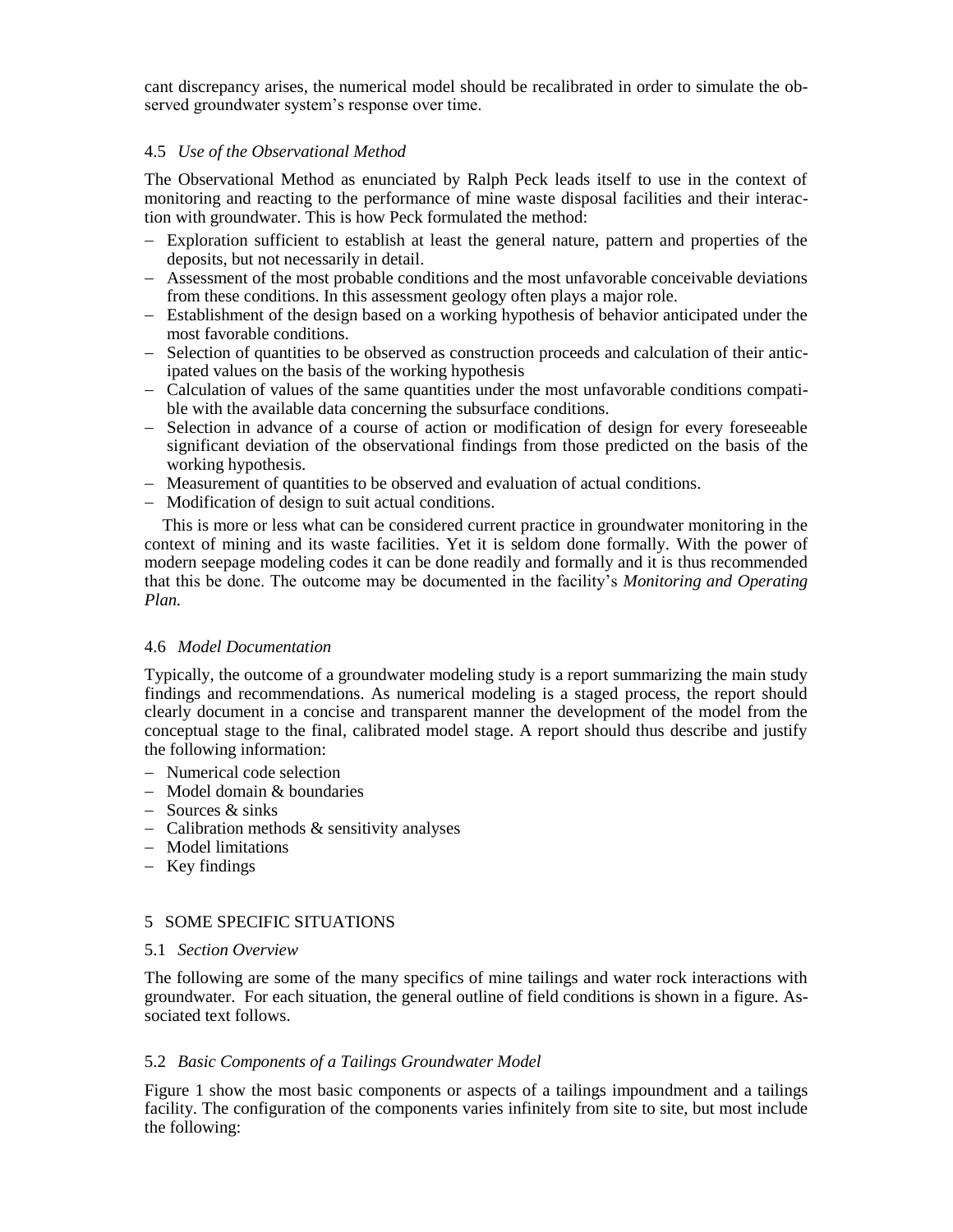- $B =$  Bedrock of low permeability or maybe higher permeability if it is fractured, faulted, or otherwise disturbed.
- Colluvial and/or alluvial soils of higher permeability.
- A groundwater table most often located at some depth in the more permeable materials.
- The tailings facility itself --- note that the facility generally increases with size over time as the mine operates and more tailings are deposited.
- A river, creek, or waterway to which groundwater flows to emerge as bank seepage, spring, or slow baseflow to the water body.

# 5.3 *Open Pit*

Figure 2 shows that the situation may be more complex than as depicted in Figure 1. At many mines there is an open pit, which functions in a manner that drastically alters natural groundwater flow conditions. Most often, as the pit increases is size and depth with ongoing mining, the groundwater table is lowered by seepage into the pit or through extraction wells installed to lower the water table and hence reduce the impact of pore pressures on the stability of the pit walls.

Often the waste rock dump and the tailings facility are close to the open pit. As shown in this figure, the waste rock dump is upgradient of the pit. It is probably more cost effective to place the waste rock dump downgradient of the pit. Regardless, as the dump grows there will be infiltrations into the dumps, seepage though the dump, and ultimately exfiltration from the dump. Seepage from the dump may occur as infiltration into the foundation soils and rock or may emerge as springs, seeps, or wet spots at the toe of the dump.

As in Figure 1, the tailings facility may also be a source of increase (or decreased) seepage to groundwater.

Keep in mind that the situation shown in Figure 2 is but a snapshot of one instance in time of the potential interaction of mine waste disposal facilities and their adjacent groundwater system. The pit is ever getting broader and deeper; the waste rock dumps are ever getting larger and more extensive. The tailings facility is always expanding out and up.

For this reason, mine-related groundwater models should be developed in a manner which allows them to be adjusted in order to reflect the incessant change of mining conditions and mine and groundwater interaction. In some instances, the model may have to be updated and recalibrated using new model parameters and additional monitoring data.

# 5.4 *Tailings Seepage Control Facilities*

Figure 3 and 4 show some of the many components that may be included in a tailings facility to control, limit, or eliminate seepage from a tailings impoundment to the underlying groundwater system. Such interception systems may be required to impede the passage of contaminants from the tailings impoundment to the groundwater system, downgradient water bodies, and ultimately human, animal, and plant receptors. Alternatively, these systems may be also needed to limit water losses in arid climates.

Typically, seepage interception systems (SIS) consist of a barrier, either physical or hydraulic, which impedes the flow of groundwater further downstream. Physical barriers include cutoff-walls, sheet piles and grout curtains. Hydraulic barriers consist of seepage interceptor trenches and/or extraction wells. Interceptor trenches are often considered cost-effective measures for shallow applications, i.e. when the water-table lies close to the ground surface. On the other hand, extraction wells represent the most widely used option for groundwater containment, especially when the depth of the contaminated plume is beyond the constructability of a trench.

Where contamination has been monitored outside the mine's property boundary, it may be required to provide a solution scheme for the residual contamination downstream of the interception system. One possible mitigation option for shallow plumes is the installation of an infiltration trench downstream of the interception system. In this case, contaminated groundwater is first intercepted to prevent future seepage from the mine waste disposal facility, and clean water is infiltrated downstream in order to accelerate the dilution of the residual plume via artificial means.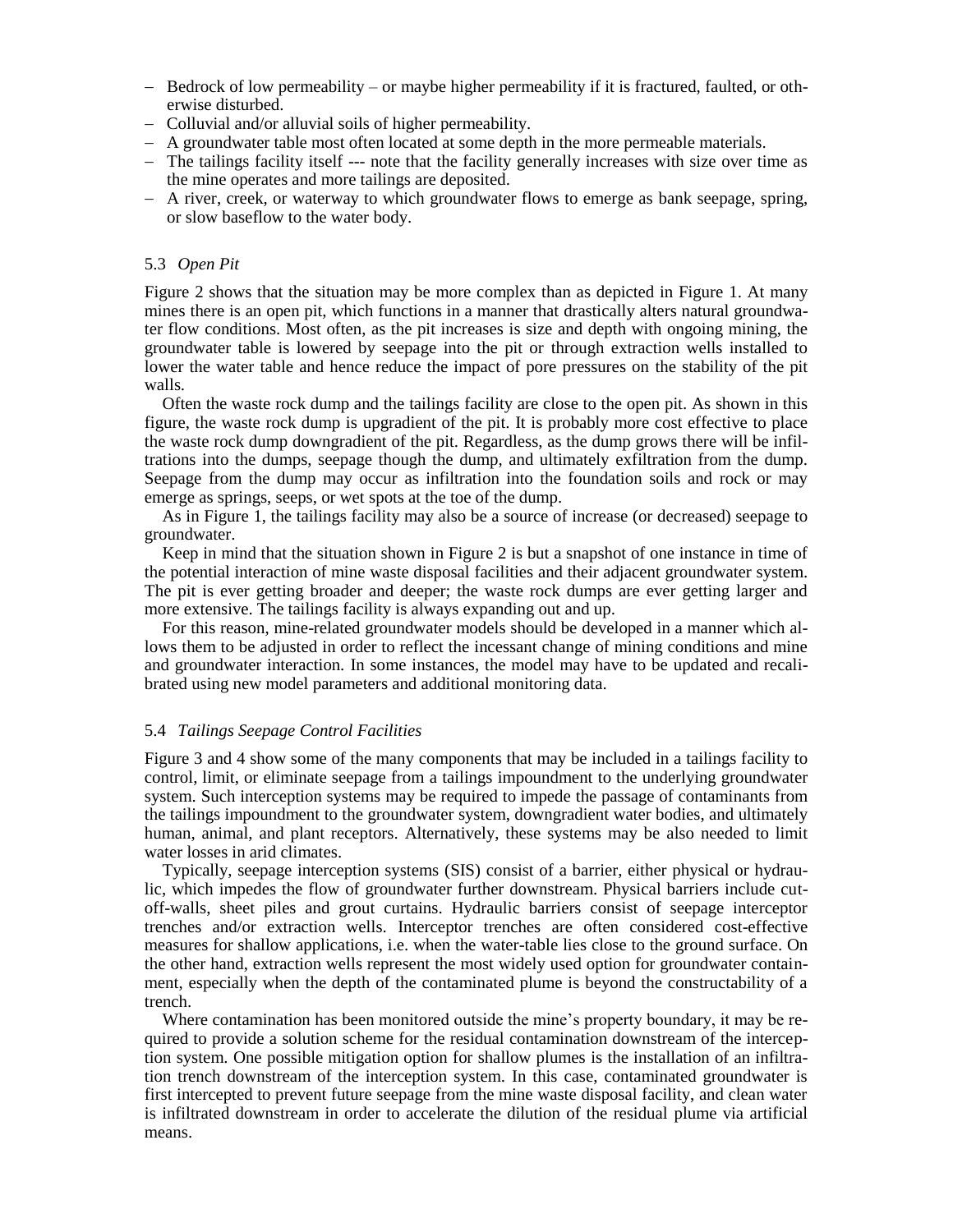Many argue that with time the lower layer of the tailings consolidates and becomes a layer of low permeability, thus effectively "lining" the facility. If the tailings are clayey, and they consolidate reasonably fast (a bit of a contradiction to be sure) it is feasible a liner-type situation may come to be. Only detailed tailings and groundwater seepage analysis (modeling) will enable you to explore and prove what is likely to happen.

#### 5.5 *Tailings Causing Rise of Groundwater Table*

Figure 5 shows how a tailings facility may act to increase the elevation of groundwater at the site of the tailings facility. Say, as shown in the first frame, the groundwater seeps naturally to the base of the valley where the tailings are to be placed. With time as the elevation of the tailings increases in the valley, groundwater can no longer seep at pre-construction rates into the valley, and instead the water-table is forced to rise along with tailings.

This is generally considered a positive happening, as the surrounding groundwater seeps into the tailings and thereby substantially reduces the potential for contaminant migration from the tailings facility to the environment.

But beware of the three-dimensional issues. At the embankment dam, seepage may still be directed outwards from the tailings facility. Or, worse, inward seepage from the foundation to the embankment may induce piping and foundation failure. That is what caused the Teton Dam to fail and kill many.

#### 5.6 *Waste Rock Dump Acid Drainage*

Figure 6 shows a condition that lead to great expense. The upper clayey soils at the site of the proposed waste rock dump were stripped. This was done as the soils were of too low a strength to provide for the stability of the proposed waste rock front slopes. Stripping the upper layer of lower permeability soils exposed higher permeability fractured bedrock.

Then the waste rock was dumped. The dump grew bigger and bigger.

As the waste rock was very permeable, rain that fell on the dump infiltrated, seeped on through, and flowed into the bedrock. This additional infiltration to the bedrock caused the groundwater table to rise. It rose so high that it entered and hence seeped through the waste rock.

The waste rock is acid generating, and now there is an expensive seepage capture and treatment system in place. If engineers and groundwater hydrologists had been consulted during the mine planning phase, they may have been able to construct basal drains or even avoid stripping away the clay.

#### 5.7 *Closure*

Finally all mines close. A cover is placed on the mine waste disposal units. As shown in Figure 7, the cover should be the only component relied on to limit excess seepage form the waste disposal unit. Liners will not last or at the worst they will simply focus seepage from the waste disposal unit to the toe where it will probably have to be collected for treatment in perpetuity. Note that compliance groundwater monitoring may also be required to ensure that potential future impacts may be evaluated. Ideally, the long-term performance of the groundwater interception systems should be assessed and further evaluated if required using the groundwater model developed during the operational stage of the mine waste disposal facility.

#### 5.8 *References*

McWhorter, D.B. and Nelson, J.D. 1978. Drainage of earthen lined tailings impoundments. *Uranium Mill Tailings Management: Proceedings of a Symposium, Fort Collins, CO. Colorado State University, November 20-21, 1978. Volume 1.* 31-50.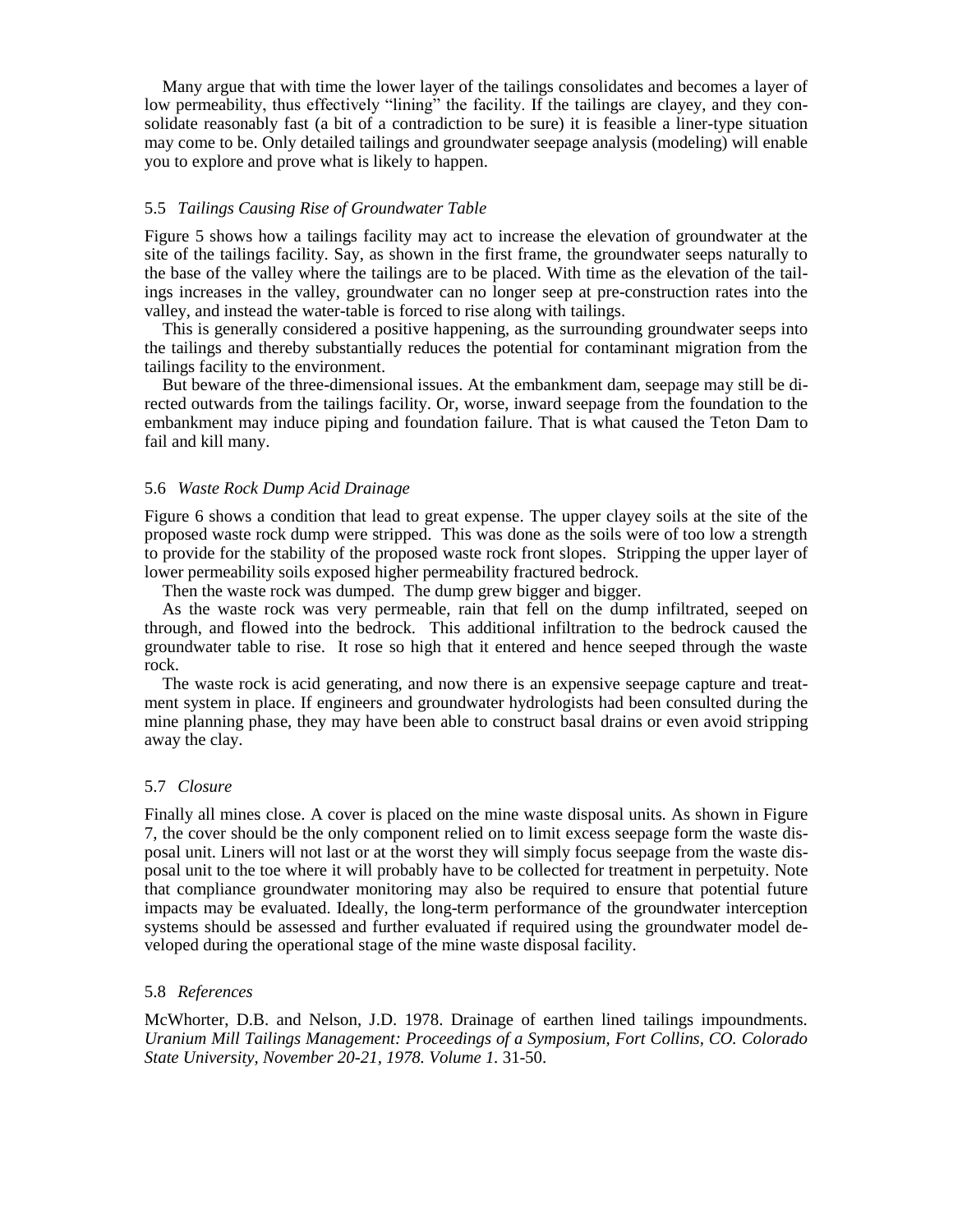

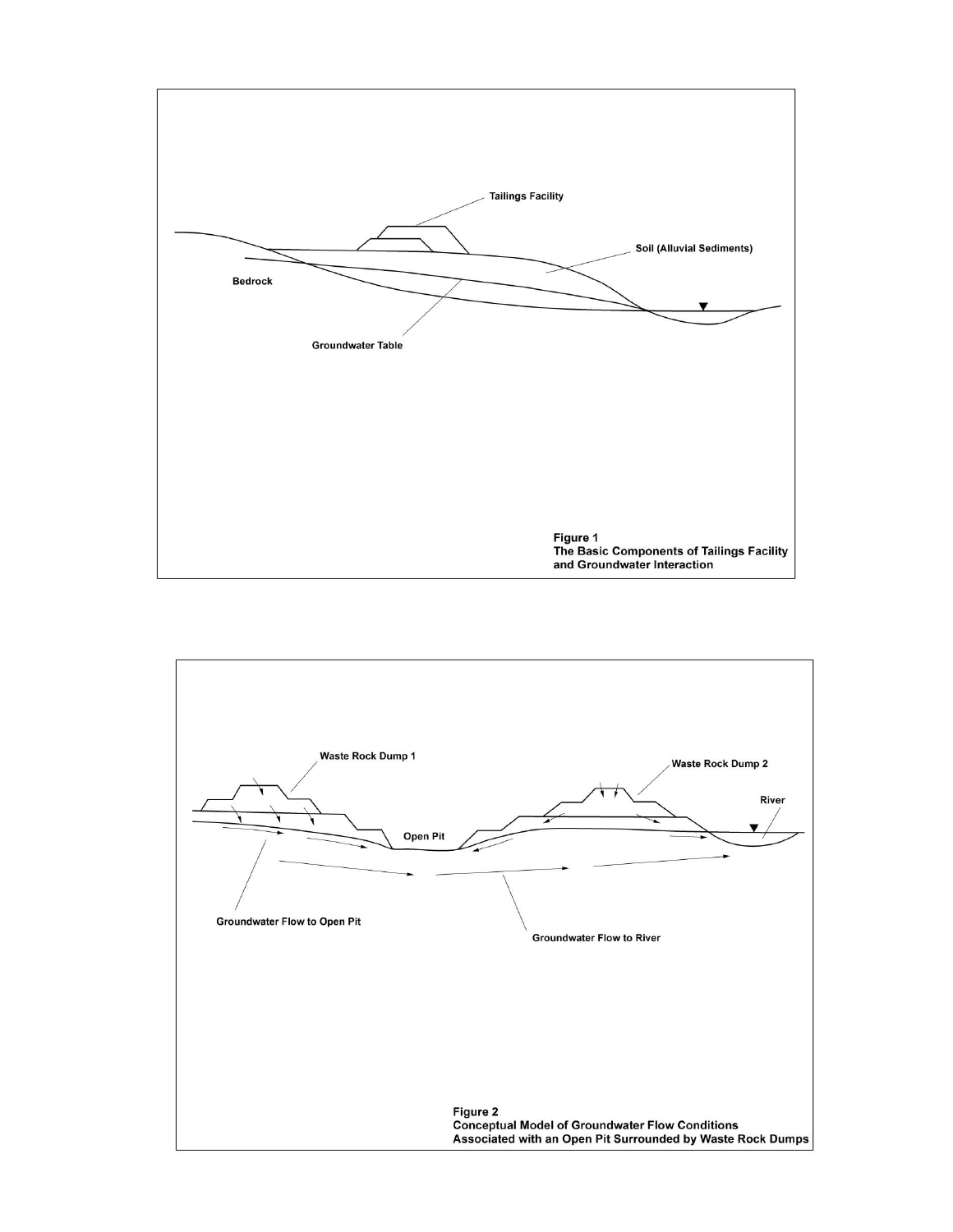

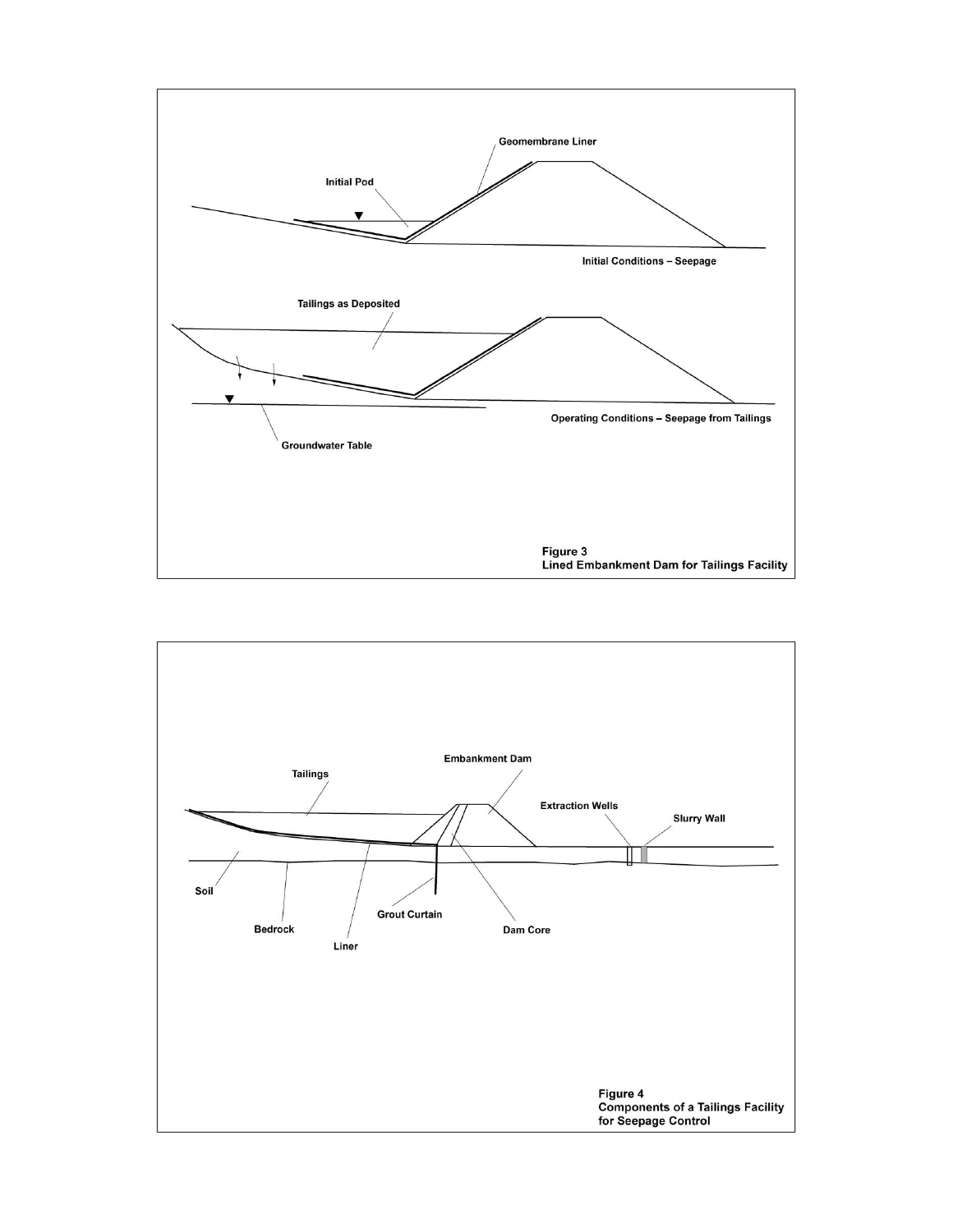

 $\blacktriangledown$ 

**Rising Water Table** 

Long-Term: increased Infiltration to Waste Rock<br>and from Waste Rock cause Groundwater<br>Table to Rise Up into Dump ▼